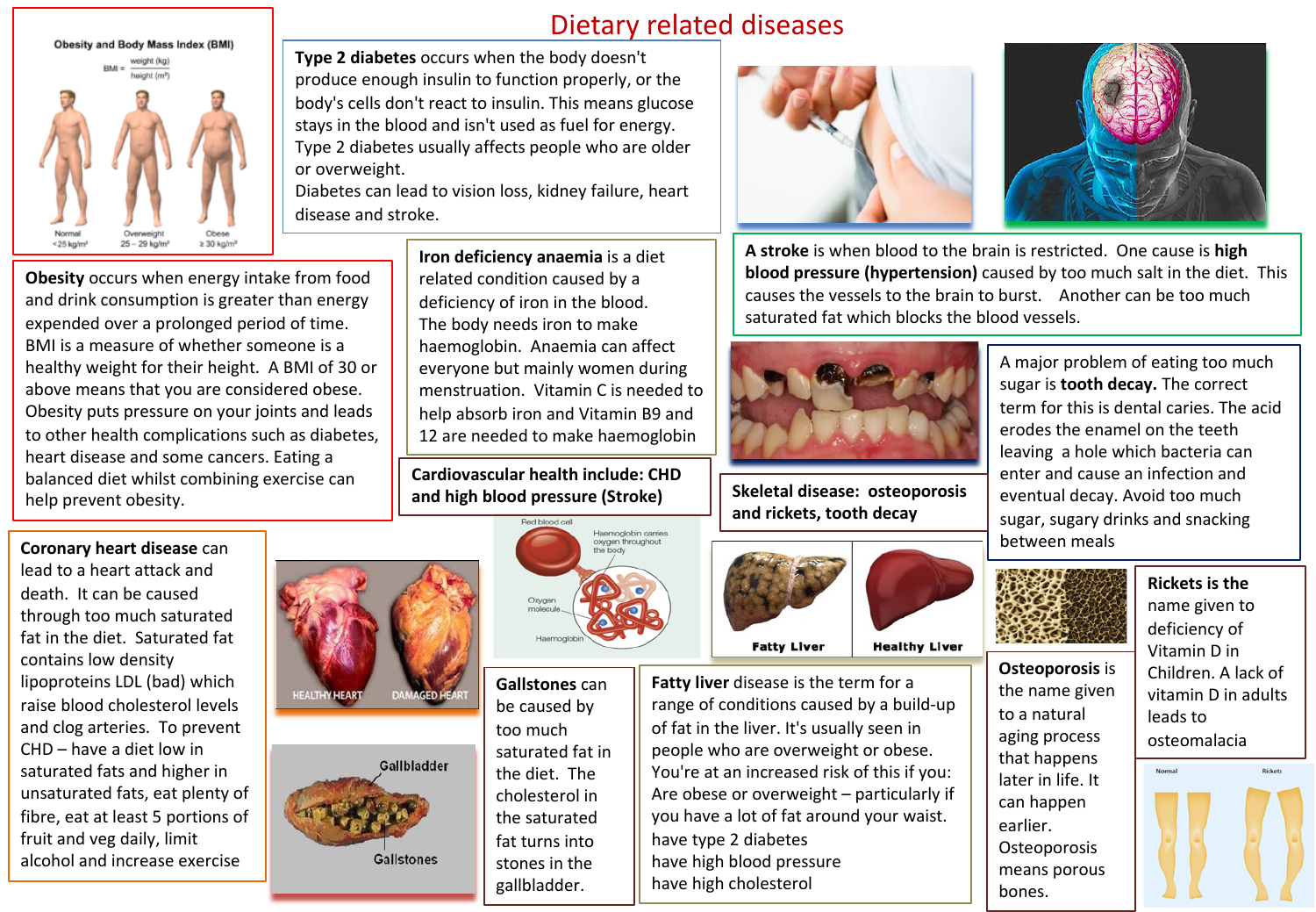## **Nutrient requirements for different groups of people – Special Diets (Religious, Medical, Ethical)**

| <b>Medical Diets</b>                                                                                                                                                                                                                                                                                                                                                                                                                                                                     | <b>Religious Diets</b>                                                                                                                                                                                                                                                                                                                                                                                       | <b>Ethical Diets</b>                                                                                                                                                                                                                                                                                                                                                                                                                                                                                                     |
|------------------------------------------------------------------------------------------------------------------------------------------------------------------------------------------------------------------------------------------------------------------------------------------------------------------------------------------------------------------------------------------------------------------------------------------------------------------------------------------|--------------------------------------------------------------------------------------------------------------------------------------------------------------------------------------------------------------------------------------------------------------------------------------------------------------------------------------------------------------------------------------------------------------|--------------------------------------------------------------------------------------------------------------------------------------------------------------------------------------------------------------------------------------------------------------------------------------------------------------------------------------------------------------------------------------------------------------------------------------------------------------------------------------------------------------------------|
| <b>Nut &amp; other allergies</b><br>Must avoid particular allergen, otherwise an allergic<br>reaction may occur. Serious allergic reactions can result<br>in anaphylaxis and even death.<br>The 14 common allergens which must be declared on<br>menus and food packaging are: Celery, Gluten,<br>Crustaceans, Eggs, Fish, Lupin, Milk, Molluscs, Mustard,<br>Nuts, Peanuts, Sesame, Soya, Sulphites.                                                                                    | Halal (Muslim) Also known as Islam<br>Halal is Arabic for permissible. Halal food is that<br>which adheres to Islamic law, as defined in the<br>Koran.<br>Haram is the opposite to Halal and describes food<br>which is not permitted under Islamic law. Haram<br>items that Muslims will not consume include pork<br>and all pork products as well a alcohol. Meat must<br>be slaughtered by halal methods. | Lacto ovo vegetarian<br>Vegetarians do not eat any flesh - they do not eat meat,<br>poultry or fish/shellfish.<br>A lacto-ovo vegetarian will eat dairy products and eggs.<br>These are classed as your regular vegetarians                                                                                                                                                                                                                                                                                              |
| <b>Lactose intolerance</b><br>People who are lactose intolerant do not make the<br>digestive enzyme which is needed to digest lactose (a<br>milk sugar found in dairy products). If they consume<br>lactose, they will experience digestive discomfort<br>including cramps, excess wind and diarrhoea. Lactose<br>intolerant people can consumer lactose free milk and<br>dairy products or dairy alternatives. They must be<br>careful to ensure they get enough calcium in their diet. | <b>Kosher (Judaism)</b><br>Judaism instructs its followers to observe a kosher<br>diet, this means no pork or shellfish.<br>Kosher food also does not mix dairy products and<br>meat in the same meal/course. For example, a<br>burger must be served without cheese.                                                                                                                                        | Lacto vegetarian<br>A lacto vegetarian won't eat eggs but will eat dairy<br>products.                                                                                                                                                                                                                                                                                                                                                                                                                                    |
| <b>Coeliac</b><br>Coeliac disease sufferers react to the presence of<br>gluten, a protein found in wheat, rye and barley.<br>Symptoms are bloating, sickness and lack of energy due<br>to nutrients not being absorbed. A wide range of gluten<br>free foods are available which use alternatives such as<br>rice flour, buckwheat, corn, maize, potato.                                                                                                                                 | <b>Hindu</b><br>Followers of the Hindu religion do not eat Beef, as<br>they believe it is a sacred animal. Strict Hindus are<br>vegetarian.<br><b>Sikhism</b><br>Many Sikhs are vegetarians. Some Sikhs do not<br>drink alcohol, tea or coffee                                                                                                                                                               | <b>Vegan</b><br>Vegans avoid consuming any animal products - including<br>milk and dairy products,<br>Protein is a nutrient which can be lacking in a badly<br>planned vegan diet - vegans can eat wholegrain cereals,<br>nuts, beans, lentils and tofu.<br>Calcium may be lacking in a vegan diet - some vegans<br>replace dairy with calcium fortified alternatives such as<br>soya milk or almond milk.<br>Vitamin B12, iron, selenium and Omega 3 might be<br>missing. Quorn is not vegan as it has egg white in it. |
| <b>High Fibre diet</b><br>Some people need to increase their NSP (dietary fibre)<br>to avoid developing problems with their digestive<br>system such as: constipation, diverticula disesase,<br>cancer of the colon or rectum.<br>Avoid refine and processed foods ie: white bread & rice                                                                                                                                                                                                | <b>Buddhist</b><br>Buddhists are usually vegetarian and do not<br>consume meat or fish. Many are vegans. All avoid<br>alcohol.                                                                                                                                                                                                                                                                               | <b>Coronary Heart Disease</b><br>People who are diagnosed or at risk of Coronary Heart<br>Disease are currently recommended to adopt a low<br>sugar, low saturated fat, high fibre and fruit and<br>vegetable Mediterranean style diet.                                                                                                                                                                                                                                                                                  |